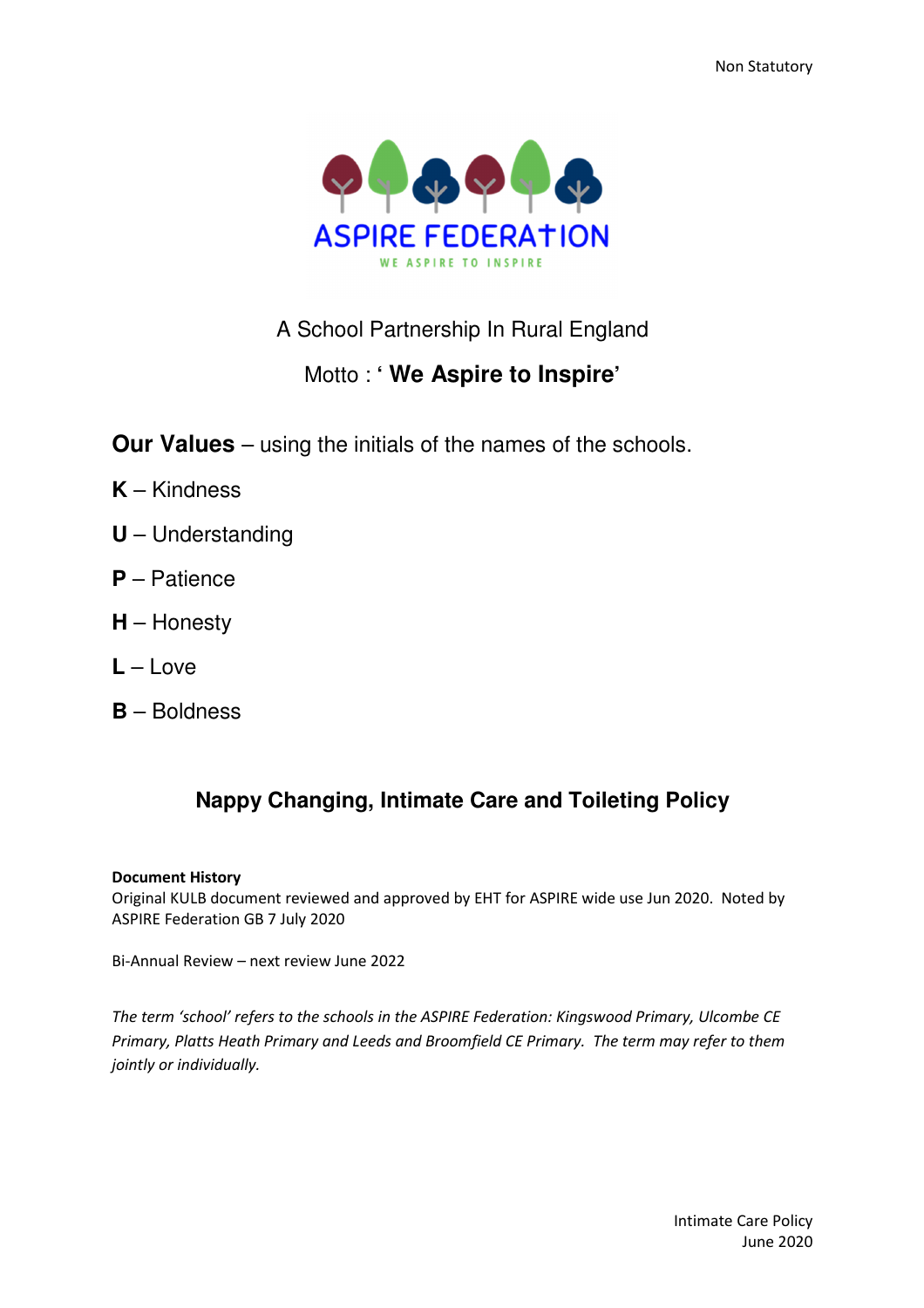### INTRODUCTION

At ASPIRE Primary Schools, we understand that children are at different development stages and unless there are any medical or developmental reasons why this would not be appropriate, we work in partnerships with parents to support children towards independent toilet training.

Across ASPIRE, we aim to be inclusive to all children and to give consideration to the individual needs of each child. We see toilet training as a self-care skill that all children should have the opportunity to learn through the full support of adults.

The policy will be used when supporting children requiring nappy changing and other related personal care tasks. It has been written to ensure that best practice is always carried out and that procedures followed, comply with the legal requirements of the Early Years Foundation Stage Statutory Framework and meets the needs of all year groups in school.

# Aims

- To ensure that children in our care are comfortable and happy at all times. - To safeguard the rights and promote the welfare of children. - To provide guidance and reassurance to staff who are required to change children. - To assure parents/carers that staff are knowledgeable about personal care and that their child's individual needs are taken into account. - To protect children from discrimination and ensure the inclusion of all. Where nappy changing, intimate care and toileting support is required it should form part of a child's health care plan.

# Basic Principles

ASPIRE staff will follow key principles when changing a child's nappy:

- Children have the right to feel safe and secure - Children will be respected and valued as individuals - Children have the right to privacy/dignity - In order to promote and develop greater independence, children need to be supported in their understanding of toileting procedures.

To ensure children are comfortable and happy, nappies will be checked at regular intervals and promptly changed when required (i.e. when wet or soiled).

# Vulnerability to abuse

Across ASPIRE we ensure that all staff are familiar with our Safeguarding Policy as well as our procedures to help develop each child's resilience and protect them from any form of abuse.

It is important that children are changed in a reassuring and caring way by staff. It is important that we signal our intention to change a child's nappy before doing so, ensuring that the child understands and anticipates what is going to happen, as appropriate to their level of development. This helps give children the important message that not just anyone can pick them up, take them off and undress them.

Staff should always change children in the Disabled Facility or suitable changing environment. While allowing for privacy, these areas are not locked. This is part of making sure that there is a culture of openness which safeguards children and ensures all adults follow safe working practices.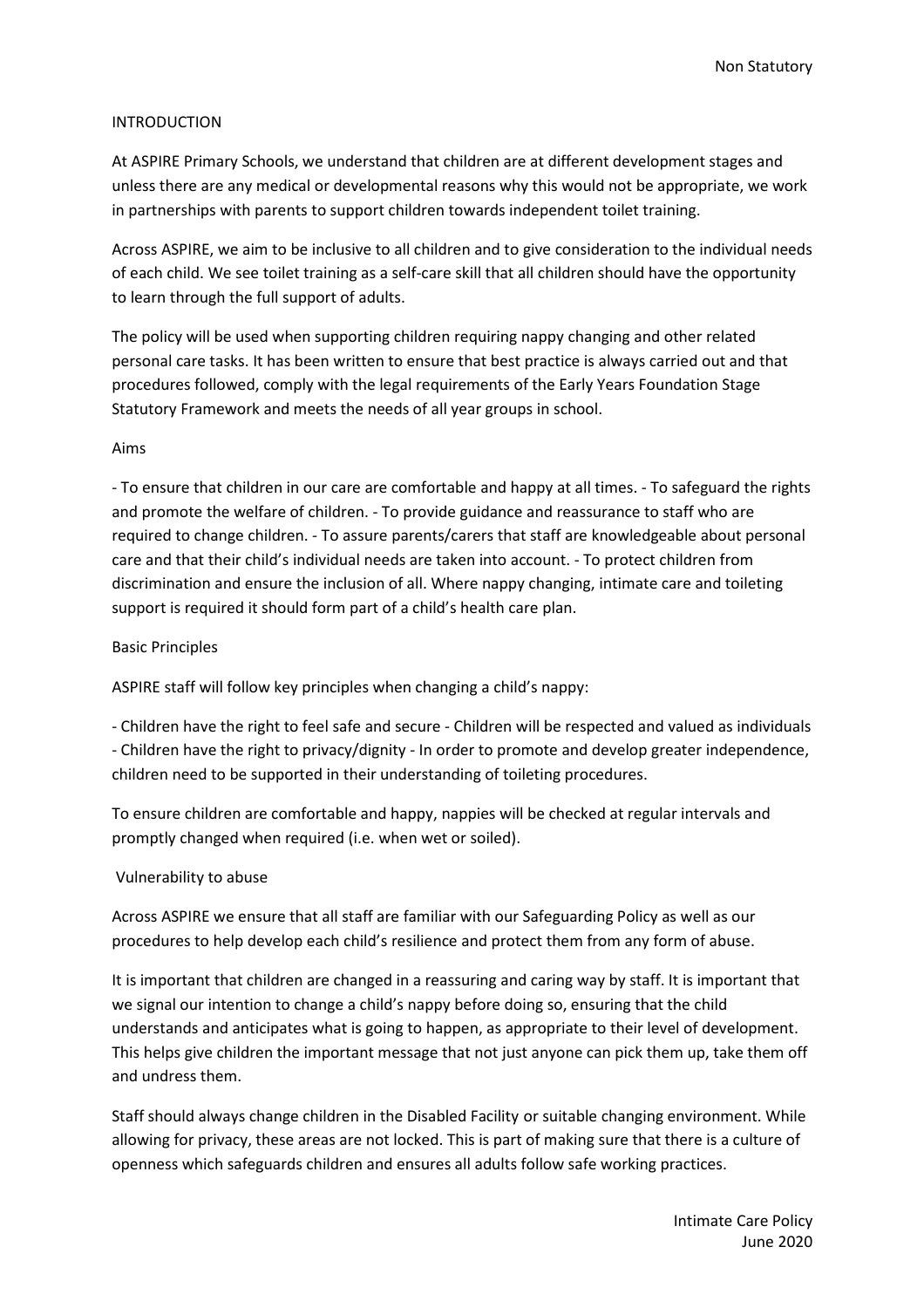# Working with Parents/Carers

- We will work with parents/carers when developing a child's nappy changing routine. - Where parents/carers are present, they will be asked to change their child's nappy. - If a child has any disability or medical need that may affect their personal care routine, a Health Care Plan will be drawn up in agreement with parents/carers. - Parents will be asked when their child first starts at school whether or not they have any particular needs or any special words or actions, used during their nappy changing procedure. If a child is unduly distressed about having their nappy changed, parents/carers will be contacted to discuss the matter and a plan will be put into place.

#### Protection for Staff

Nappy changing procedures will be carried out by a member of staff who has been DBS checked. Protection for that person will be undertaken in the following ways;

- Staff will be trained in good working practices which comply with Health and Safety regulations. - Staff will discreetly inform other members of staff that they are taking a child to change and a second adult will be required to ensure the safeguarding of adults and child. - Each instance of intimate care will be recorded by the adult completing it. Details will include: What personal tasks were carried out, by whom, the time and date it was completed. Where staff are concerned about a child's actions or comments, whilst carrying out a personal care procedure, this will be recorded and discussed with an ASPIRE designated safeguarding lead (DSL) immediately.

Changing procedures followed by staff:

1. Prepare the changing mat by cleaning it with antibacterial spray.

2. Ensure the following items are ready before changing a child's nappy; clean nappy, wipes and nappy cream if required. (NB – where cream is used, the child should have their own named cream and written permission obtained from the parent).

3. Approach the child and say or sign that it is time for a nappy change. Sometimes the child will tell you when their nappy needs changing.

4. Put on a pair of disposal gloves and a disposal apron (NB – staff must put on a fresh pair of gloves and fresh apron for every child that has had a nappy changed).

5. Child to go onto the nappy changing mat.

6. Staff should seek the child's permission before offering any physical assistance or changing the nappy. Even within healthcare all staff must seek consent regardless of child's age.

7. Remove the child's clothing to access the nappy. Try to encourage the child to help as much as possible. Where a child can do clothing themselves get the child to do this.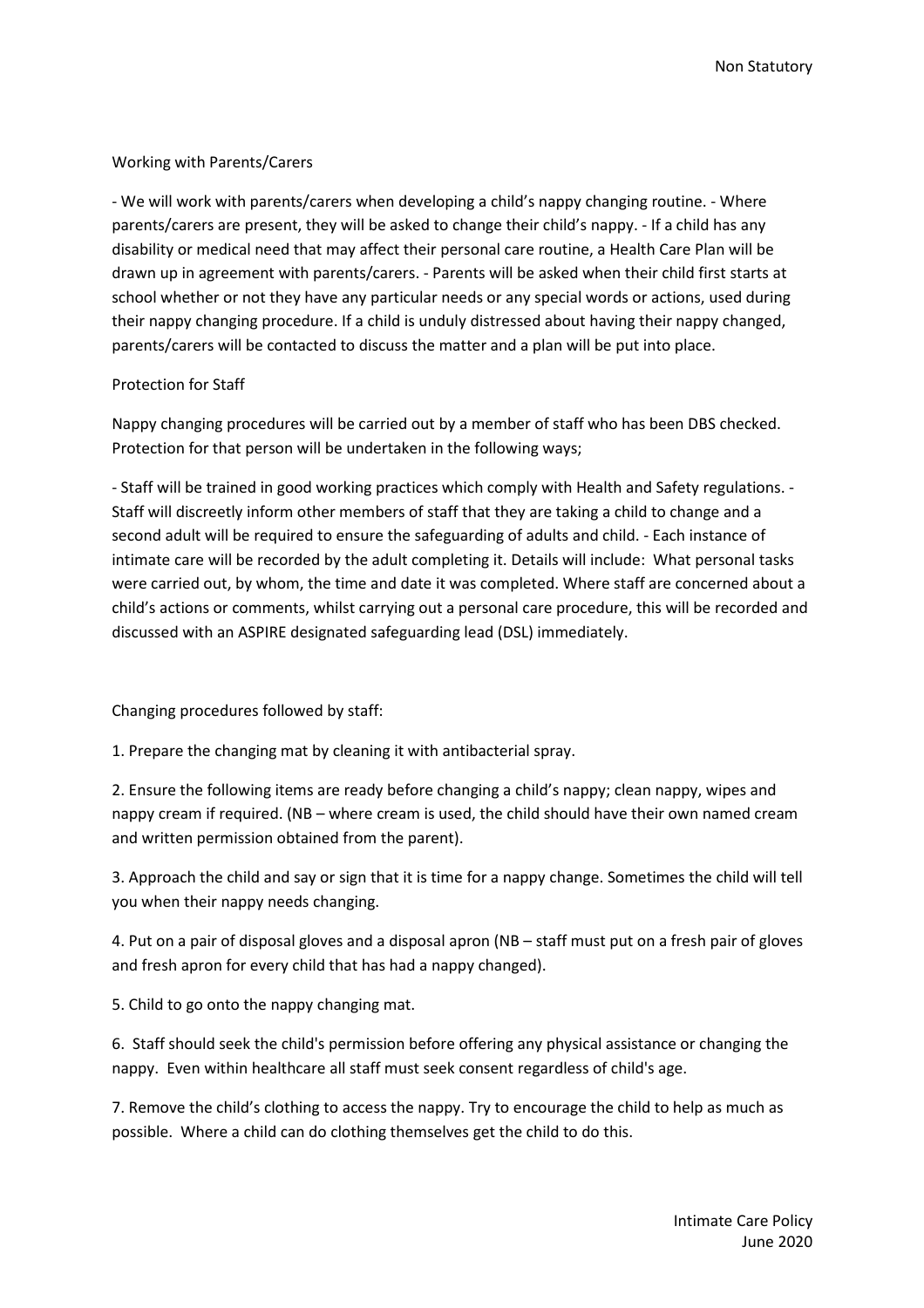8. The staff member will then remove the child's nappy and physically clean the area of the child, always from front to back using wipes and cream provided by parents/carers. The staff member must ensure the child is clean and comfortable by putting on a clean nappy and if required, a clean set of clothes.

9. If the child's clothes are soiled, they should be bagged separately and sent home, they should not be rinsed by hand.

10. All nappies whether wet or soiled should be placed into nappy bags provided by the parents.

11. The staff member must then place the used gloves and used apron in the bin and wash their hands with liquid antibacterial soap and running water and dry them on a disposable paper towel.

12. Clean the nappy changing mat, surrounding area and underneath the mat with antibacterial spray before leaving to dry.

# Toilet Trained/Training

- If a child is old enough to meet his own toileting needs, the staff member can support the child according to age and ability, to use a toilet, ensuring that they are comfortable, clean and dry and have washed their hands afterwards. - Staff members will ensure that a designated toilet or training seat is available for children being toilet trained. It will be cleaned with antibacterial cleaner after use. - When supporting a child that needs to be changed, the staff member will follow the points in the Changing Procedures section.

# Parental Responsibilities

Across ASPIRE we work in partnership with parents/carers and ask them to assist us by ensuring the following:

- Parents/carers understand and agree the procedures that will be followed when their child is changed at school. - Parents/carers must sign a consent form granting permission for their child's nappy to be changed (appendix 1). - Parents/carers must provide nappies, nappy sacks, wipes, plenty of spare clothes and sundries that will be used and applied as necessary. It is the responsibility of parents/carers at the end of each session, when your child's bag comes home, to ensure their child has plenty of nappy changing provisions (nappies, nappy sacks, and nappy rash cream) and several complete changes of clothing, in preparation for their next session. - Parents/carers understand that they will be asked to collect their child from school if their child shows symptoms of illness or indications of ill health.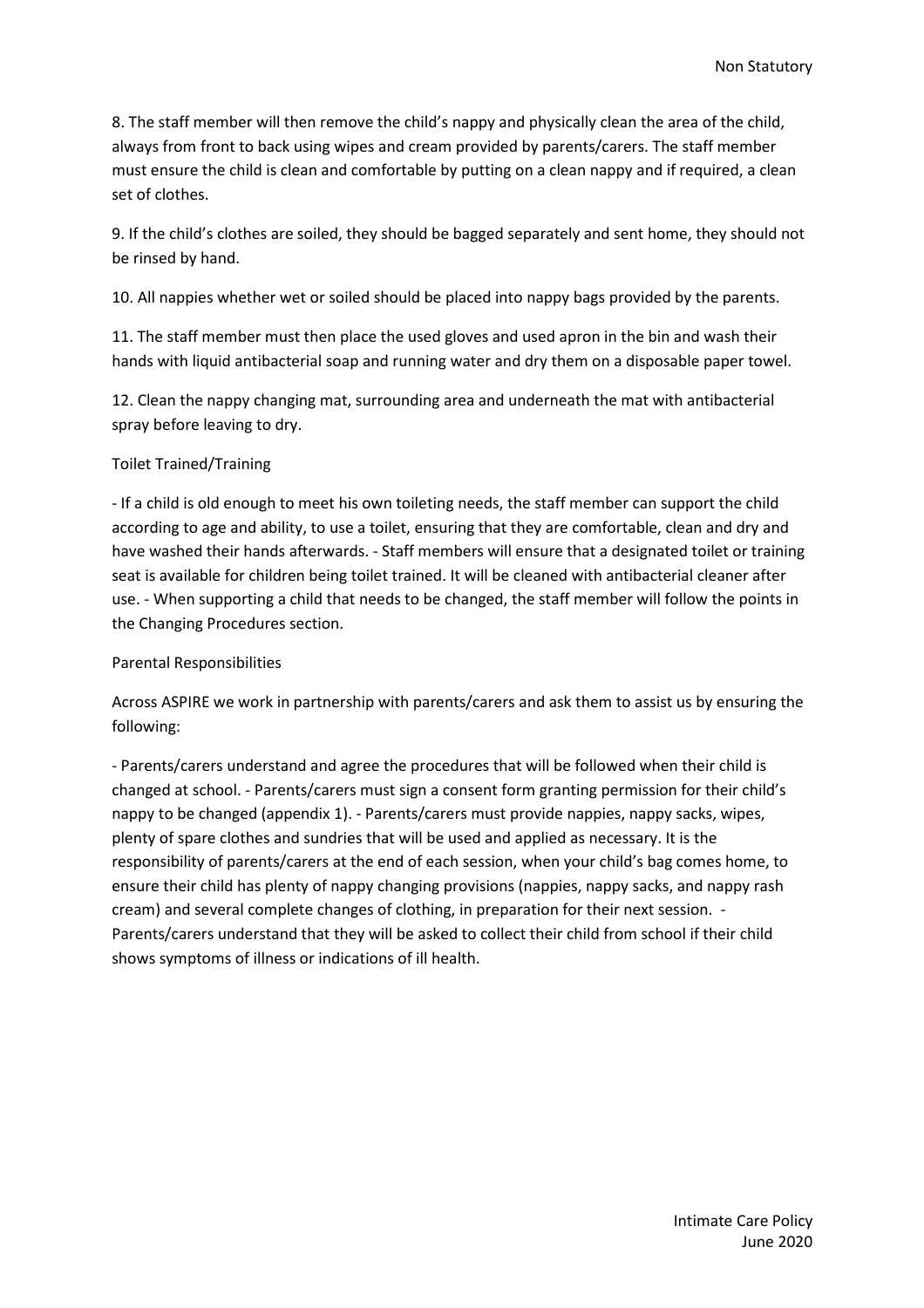Appendix 1

### Nappy Changing and Clothes Changing Agreement

In order to best meet the needs of your children when they are with us we would like to set up an individual agreement between parents/carers and the school with regard to intimate care.

Intimate care is any care which involves washing, touching or carrying out an invasive procedure which children are unable to do for themselves, arising from the child's stage of development.

Intimate care may involve helping with drinking, eating, dressing, toileting or comforting. In most cases at school intimate care will involve procedures to do with personal hygiene.

Staff at ASPIRE, providing intimate care are aware of the need to adhere to good Child Protection practice in order to minimise the risks for both children and themselves. All staff are supported so that they feel confident in their practice.

Name of Child **Name of Child** 

- I give permission to ASPIRE schools to provide appropriate intimate care to my child. - I understand that this will be carried out by a member of ASPIRE staff.

Signed \_\_\_\_\_\_\_\_\_\_\_\_\_\_\_\_\_\_\_\_\_\_\_\_\_\_\_\_\_\_\_\_\_\_\_\_\_\_\_ Parent/Carer

Date \_\_\_\_\_\_\_\_\_\_\_\_\_\_\_\_\_\_\_\_\_\_\_\_\_\_\_\_\_\_\_\_\_\_\_\_\_\_\_\_